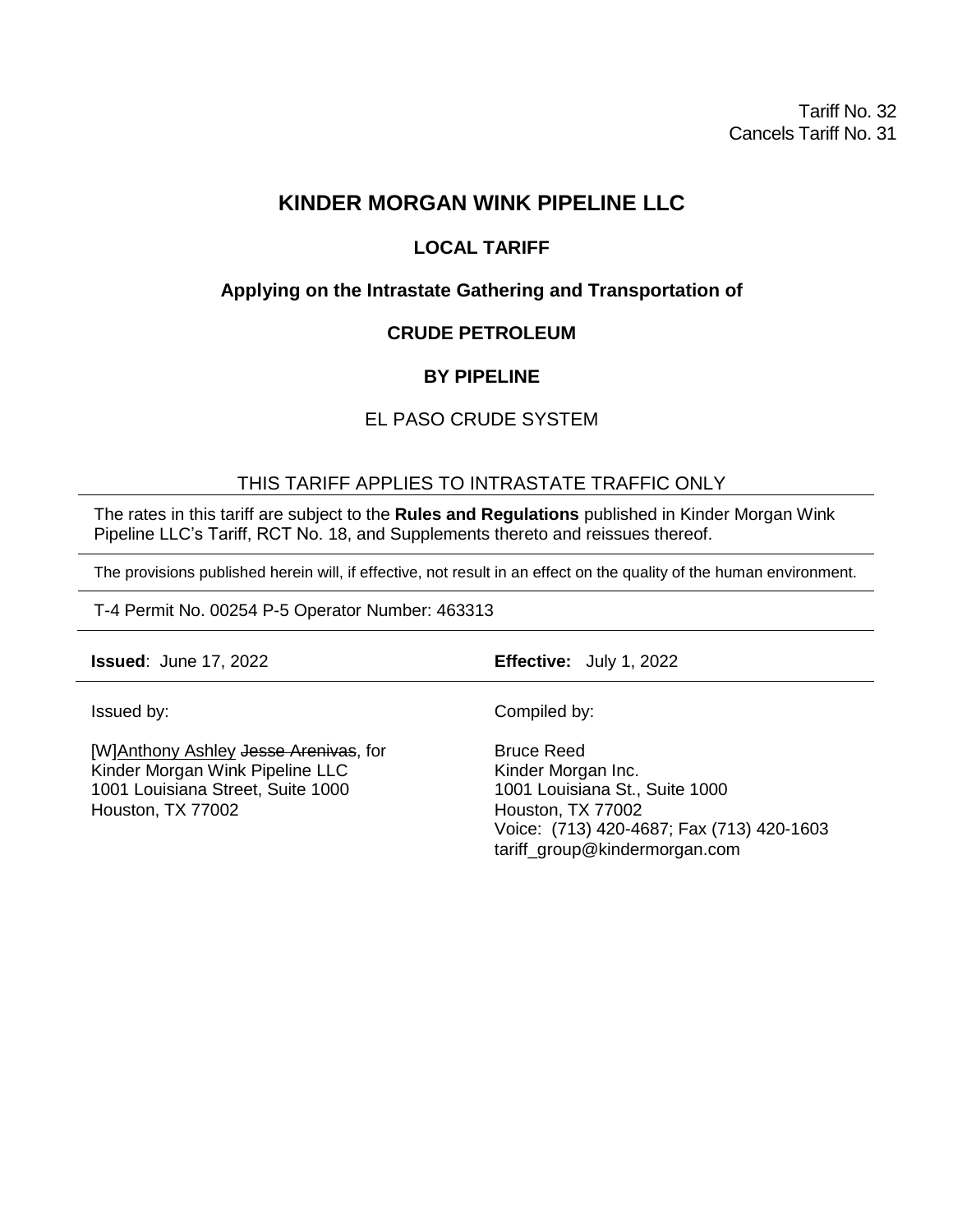| <b>ITEM 300. TABLE OF RATES</b><br>All rates in this item are [W] [I] increase [D] decreased unless otherwise indicated |                                                                |           |             |  |
|-------------------------------------------------------------------------------------------------------------------------|----------------------------------------------------------------|-----------|-------------|--|
| (Rates in Cents Per Barrel, applying on the transportation of Crude Petroleum by pipeline)                              |                                                                |           |             |  |
| <b>FROM</b>                                                                                                             |                                                                | <b>TO</b> |             |  |
|                                                                                                                         | Kinder Morgan<br>Jackrabbit Station<br><b>Connection Point</b> | Wink, TX  | El Paso, TX |  |
| Sunoco Yates, Ward County, TX                                                                                           |                                                                | 34.19     | 107.56      |  |
| Mason Junction, Reeves County, TX                                                                                       |                                                                |           | 75.87       |  |
| McCamey, Upton County, TX                                                                                               | 34.16                                                          | 34.16     | 118.65      |  |
| North Snyder Station, Scurry County,<br>TX                                                                              |                                                                | 24.44     | 124.66      |  |
| Porterville Station, Loving County, TX                                                                                  |                                                                |           | 85.59       |  |
| Wink Station, Winkler County, TX                                                                                        | 5.94                                                           |           | 100.22      |  |
| Centurion Pipeline / Kinder Morgan<br>Wink Pipeline Inter-connect, Winkler<br>County, TX                                | 3.59                                                           |           |             |  |
| Kinder Morgan Jackrabbit Station<br>Connection Point, Winkler County,<br>ТX                                             |                                                                | 3.57      | 103.79      |  |

| <b>ITEM 310. GATHERING CHARGE</b>                                                       |                                                                                                                                               |                            |  |  |
|-----------------------------------------------------------------------------------------|-----------------------------------------------------------------------------------------------------------------------------------------------|----------------------------|--|--|
| All rates in this item are [W] [I] increased [D] decreased, unless otherwise indicated. |                                                                                                                                               |                            |  |  |
| 310.1                                                                                   | When gathering services are performed by Carrier, gathering charges will be<br>assessed at the locations listed below at the rates indicated. |                            |  |  |
|                                                                                         | Location:                                                                                                                                     | Rate<br>(Cents per Barrel) |  |  |
|                                                                                         | Sharon Ridge, Scurry County, Texas                                                                                                            | 41.44                      |  |  |
|                                                                                         | Cordona Lake, Crane County, Texas                                                                                                             | 41.44                      |  |  |